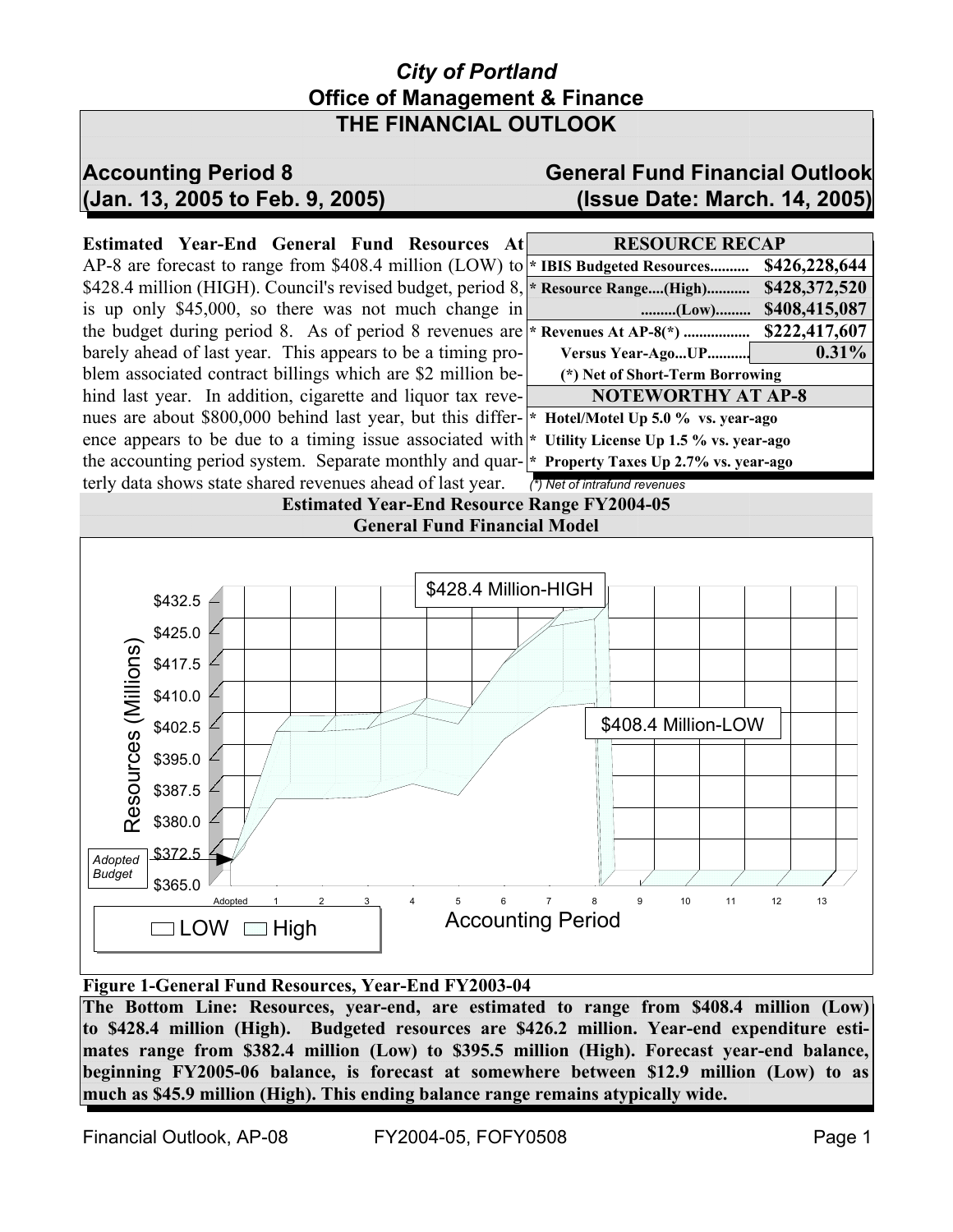Transient lodging taxes continue to show growth. Accounting data through February 9th put revenues at \$8.95 million versus \$8.53 million last year. Separate monthly data through February 28th shows revenues at \$9.16 million versus \$8.55 million last year. Even better, revenues for the last 12 months total \$11.72 million versus \$10.73 million one-year ago.

| <b>EXPENDITURE RECAP</b>                 |               |  |  |  |  |  |
|------------------------------------------|---------------|--|--|--|--|--|
| * IBIS Budgeted Expenses                 | \$426,228,644 |  |  |  |  |  |
| * Expense Range(High)                    | \$395,493,716 |  |  |  |  |  |
| $\ast$<br>(Low)                          | \$382,417,076 |  |  |  |  |  |
| * Expenses At AP-8(*)                    | \$232,621,495 |  |  |  |  |  |
| Versus Year-AgoUp                        | 11.5%         |  |  |  |  |  |
| (*) Net of Short Term Borrowing          |               |  |  |  |  |  |
| <b>NOTEWORTHY AT AP-8</b>                |               |  |  |  |  |  |
| * Personal Services UP 6.1% vs. year-ago |               |  |  |  |  |  |
| * All M&S UP 38% vs. year-ago            |               |  |  |  |  |  |
| * Capital Outlays UP 213.8% vs. year-ago |               |  |  |  |  |  |

Most other General Fund revenues are being left in the dust. Property taxes are about 2.7 percent ahead of last year and will probably end the year up about 2.7 percent. With inflation at an identical 2.7 percent over the last

12 months, a property tax revenue growth rate of 2.7 percent means that no real growth over and above inflation occurred. Utility license fees also continue to lag inflation. Revenues through the end of period 8 total about \$27.11 million and appear to be about 1.5 percent ahead of last year. This year over year comparison will likely deteriorate further. This winter has been much warmer than normal. This will result in lower heating related energy usage and will materially reduce energy related natural gas and electric franchise fees below what they otherwise would have been as well as year ago levels.

The main fee revenue category for Parks continues well ahead of last year while miscellaneous bureau revenues and fee revenues continue to lag behind last year.

**General Fund expenditures at AP-8 total about \$232.6 million vs. last year's \$208.6** million. Expenditure growth, at a year over year increase of 11.5 percent continued to strengthen during period 8. Personal services expenditures regained some steam in period 7 and are now a little over 6%





Financial Outlook, AP-08 FY2004-05, FOFY0508 Page 2

lion year-end.

Estimated year-end external materials and services expenditures are now projected at \$74 million up from \$72.3 million at period 7. Encumbrances continue to register off the scale and remain abnormally high at \$8.4 million versus \$7.1 million last period. Expenditures through period 8 total \$39.7 million and are now 76.7%, \$17.2 million, ahead of last year at period 7. Hopefully, grant revenues will catch-up and offset this increase in expenditures.

Internal materials and services expenditures total \$26.3 million at period 8 versus \$25.4 million year ago. Expenditures year to date have settled back to 4.1% ahead of last year.

Capital outlays are up to \$6.3 million as of cumbrances are up to \$3.8 million.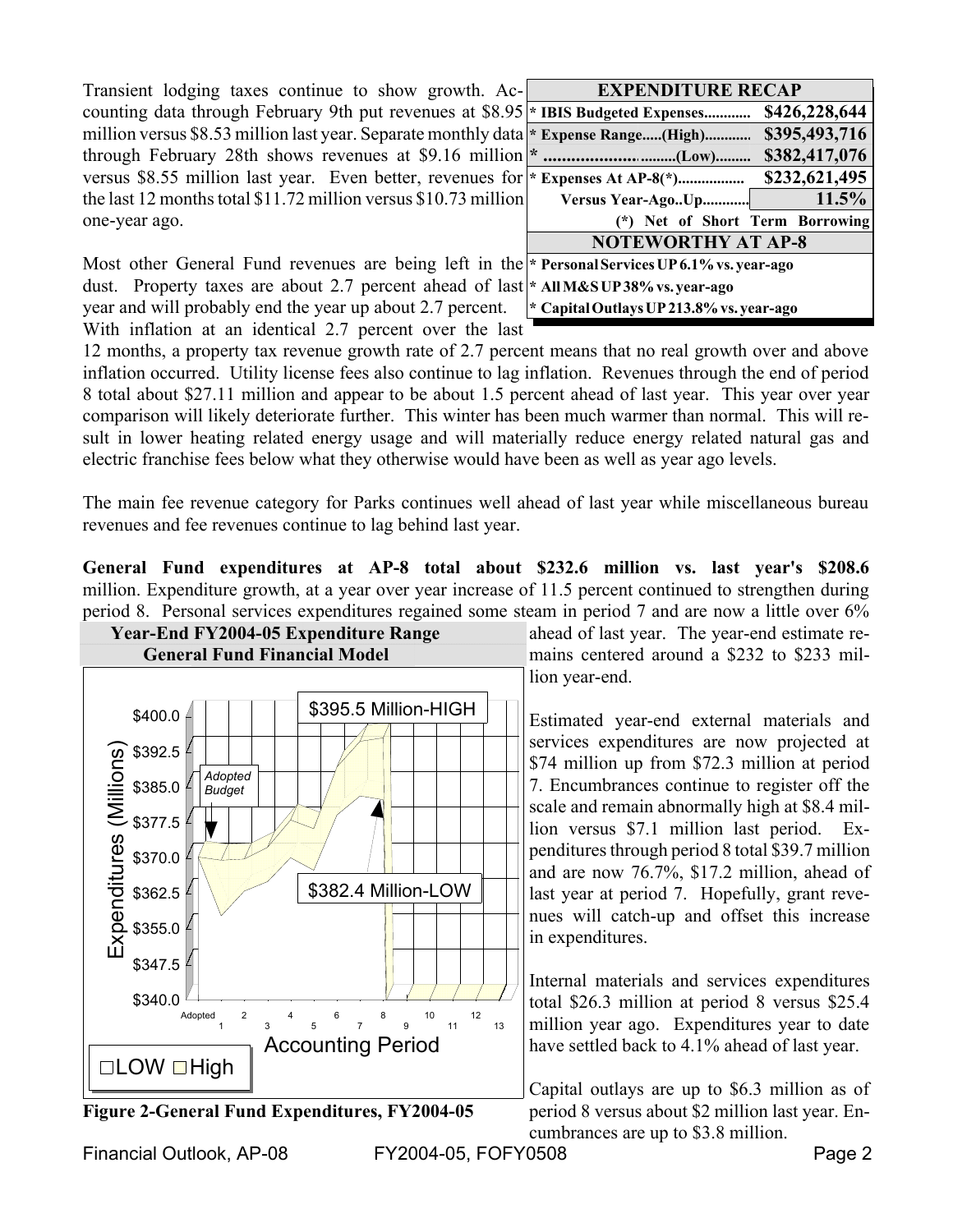**The Estimated Year-End General Fund Balance at AP-8 ranges from \$12.9 (Low) to \$45.9** million (High). The "point estimate" this period is increased to \$16.9 million versus a \$16.6 million point estimate at period 7. The revised March financial forecast uses the \$16.6 million point estimate for an FY2005-06 budgeted discretionary beginning fund balance. This is consistent with the previous period's estimate and confirms an improved FY2005-06 budget outlook in the narrow sense that a higher initial balance will increase one-time moneys for Council's FY2005-06 budget process by about \$1.7 million.

| As reported last OUTLOOK OMF was waiting for PERS                                         |                         | <b>Estimated Year-End Balance Range</b> |               |
|-------------------------------------------------------------------------------------------|-------------------------|-----------------------------------------|---------------|
| and CPI-W (Portland-Salem) data. The Portland-Salem                                       | <b>Item</b>             | Low                                     | High          |
| CPI-W came in at 187.0 or 2.7 percent above year-ago.                                     | Resources \$408,415,087 |                                         | \$428,372,520 |
| This is slightly better than the 3 percent assumed in the De-Expenses                     |                         | \$395,493,716                           | \$382,417,076 |
| cember financial forecast. The City's July 1, 2005 PERS End Balance                       |                         | \$12,921,371                            | \$45,955,445  |
| employer contribution rate will be 14.07% which is about <i>Ending Fund Balance Range</i> |                         |                                         |               |

1.6 percentage points above the December financial forecast assumption.



**Figure 3-Estimated General Fund Balance, Year-End FY2004-05**

### **Oregon Supreme Court Hands Down Long Awaited PERS Decision(\*)**

**On March 8, 2005 the Oregon Supreme Court ruled on challenges to the 2003 PERS reform legislation. The Court sustained the majority of the legislation, including the changes to the actuarial tables (also known as mortality tables), the transfer of the employees' 6% contribution to the new IAP accounts, and elimination of the variable account program. The Court found unconstitutional the legislation that eliminated the guaranteed rate of return for Tier 1 fixed accounts and the suspension of an annual cost-of-living" (COLA) adjustment for those PERS members that retired after April 1, 2000 and before April 1, 2004. The Court also ordered the PERS Board to change the calendar 2003 interest crediting for Tier 1 fixed accounts to 8% instead of zero percent.**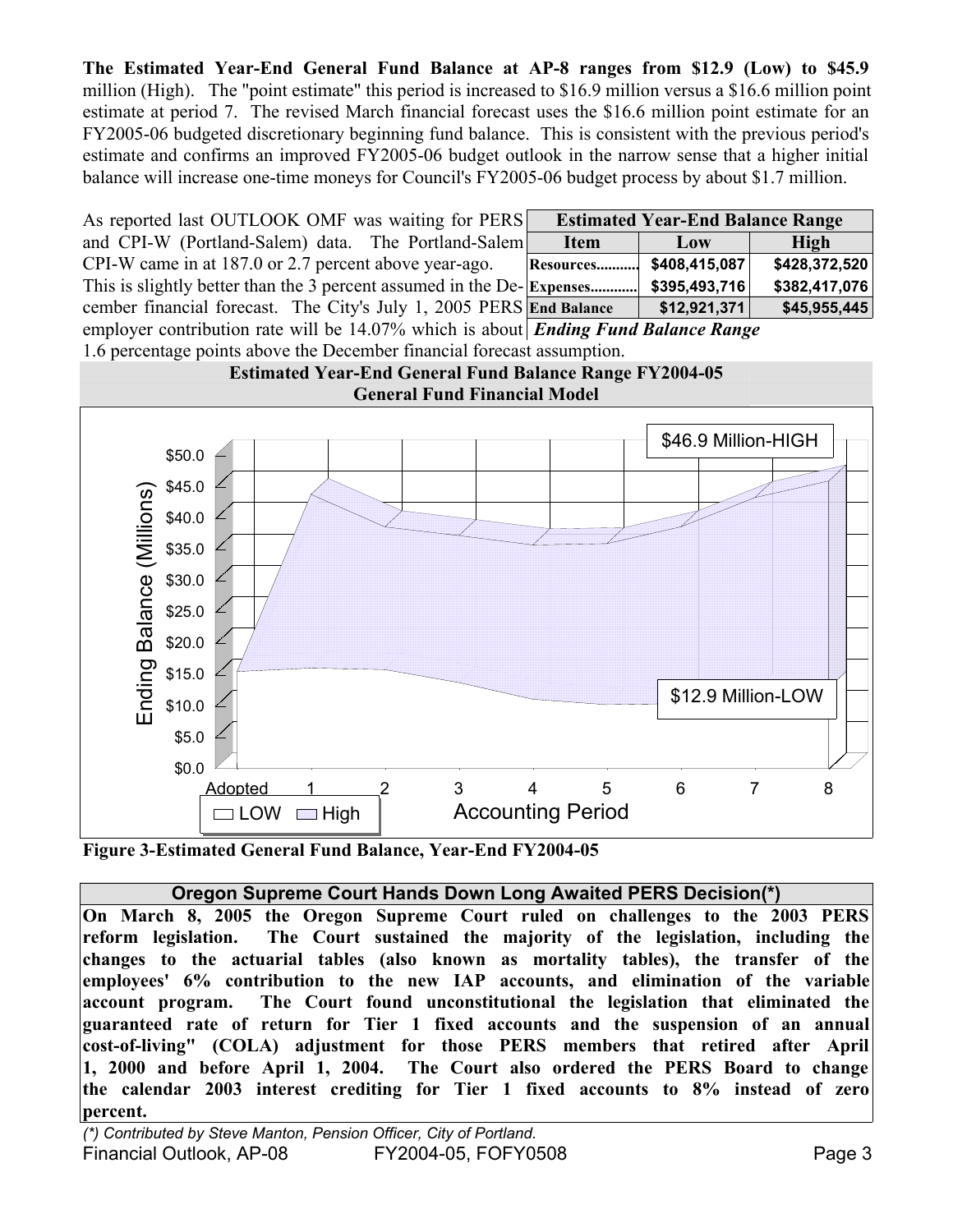| Table 1-General Fund Resources, FY2004-05             |                |                  |                |
|-------------------------------------------------------|----------------|------------------|----------------|
|                                                       | <b>Through</b> | <b>Estimated</b> | <b>Revised</b> |
| <b>GENERAL FUND RESOURCE CATEGORY</b>                 | $AP-8$         | <b>Year-End</b>  | <b>Budget</b>  |
| <b>INTERNAL REVENUES</b><br>41000                     |                |                  |                |
| <b>Service Reimbursements.</b><br>                    | \$7,749,258    | \$26,667,941     | \$28,370,150   |
| <b>Other Internal &amp; Transfers-IN</b>              | \$19,649,689   | \$45,942,483     | \$61,734,792   |
| <b>PROPERTY &amp; LODGING TAXES</b><br>42100          |                |                  |                |
|                                                       | \$136,176,085  | \$154,585,043    | \$153,173,082  |
|                                                       | \$8,953,849    | \$11,670,180     | \$10,811,022   |
| <b>BUSINESS LICENSES, PERMITS</b><br>43000            |                |                  |                |
|                                                       | \$3,213,179    | \$42,723,203     | \$39,274,397   |
|                                                       | \$27,111,169   | \$56,370,247     | \$58,174,903   |
| <b>Other Permits</b>                                  | \$1,712,373    | \$2,760,927      | \$3,086,096    |
| <b>SERVICE CHARGES &amp; FEES</b><br>44000            | \$7,349,170    | \$13,135,119     | \$12,785,177   |
| <b>STATE, FEDERAL SOURCES</b><br>46000<br>.           | \$4,829,591    | \$10,415,152     | \$9,742,997    |
| LOCAL SOURCES (Contracts)<br>47000                    | \$5,553,343    | \$14,870,697     | \$16,618,687   |
| MISC. REVENUES & INTEREST<br>49400                    | \$3,094,892    | \$5,443,998      | \$6,574,894    |
| <b>TAX ANTICIPATION NOTES/Note Sales</b>              | \$0            | \$0              | \$0            |
| <b>BEGINNING FUND BALANCE.</b><br>                    | \$21,018,655   | \$21,018,655     | \$21,018,665   |
| <b>ENCUMBRANCE &amp; CARRYOVER</b>                    | \$4,863,782    | \$4,863,782      | \$4,863,782    |
| <b>GENERAL FUND RESOURCE TOTAL</b>                    | \$251,275,035  | \$410,467,424    | \$426,228,644  |
| <b>Estimated Percent Of Budget Resources Realized</b> | 59.0%          | 96.3%            |                |

| Table 2-General Fund Expenditures, FY2004-05 |                |                  |                |  |
|----------------------------------------------|----------------|------------------|----------------|--|
|                                              | <b>Through</b> | <b>Estimated</b> | <b>Revised</b> |  |
| <b>GENERAL FUND EXPENDITURES</b>             | $AP-8$         | <b>Year-End</b>  | <b>Budget</b>  |  |
|                                              | \$102,101,000  | \$167,069,264    | \$177,143,368  |  |
|                                              | \$5,329,553    | \$9,254,623      | \$7,717,795    |  |
| Benefits.                                    | \$25,045,747   | \$39,737,152     | \$39,737,152   |  |
|                                              | \$10,599,364   | \$16,294,234     | \$16,867,184   |  |
|                                              | \$143,075,664  | \$232,355,274    | \$241,465,500  |  |
| <b>Estimated Percent Of Budget Spent</b>     | 59.3%          | 96.2%            |                |  |
|                                              |                |                  |                |  |
| EXTERNAL MATERIALS & SERVICES                | \$39,684,064   | \$72,457,618     | \$89,573,037   |  |
| <b>Estimated Percent Of Budget Spent</b>     | 44.3%          | 80.9%            |                |  |
|                                              |                |                  |                |  |
| INTERNAL MATERIALS & SERVICES                | \$26,272,178   | \$48,497,963     | \$48,497,963   |  |
| <b>Estimated Percent Of Budget Spent</b>     | 54.2%          | 100.0%           |                |  |
|                                              |                |                  |                |  |
|                                              | \$6,283,437    | \$6,374,383      | \$7,324,383    |  |
| <b>Estimated Percent Of Budget Spent</b>     | 85.8%          | 87.0%            |                |  |
|                                              |                |                  |                |  |
| CONTINGENCY & UNFORESEEN                     | \$0            | \$1,000,000      | \$4,526,916    |  |
| <b>FUND CASH TRANSFERS.</b>                  | \$17,306,152   | \$32,840,849     | \$34,840,849   |  |
| <b>INVENTORY.</b>                            | \$0            | \$0              | \$0            |  |
| <b>GENERAL FUND EXPENSE TOTAL</b>            | \$232,621,495  | \$393,526,086    | \$426,228,648  |  |
| <b>Estimated Percent Of Budget Spent</b>     | 54.6%          | 92.3%            |                |  |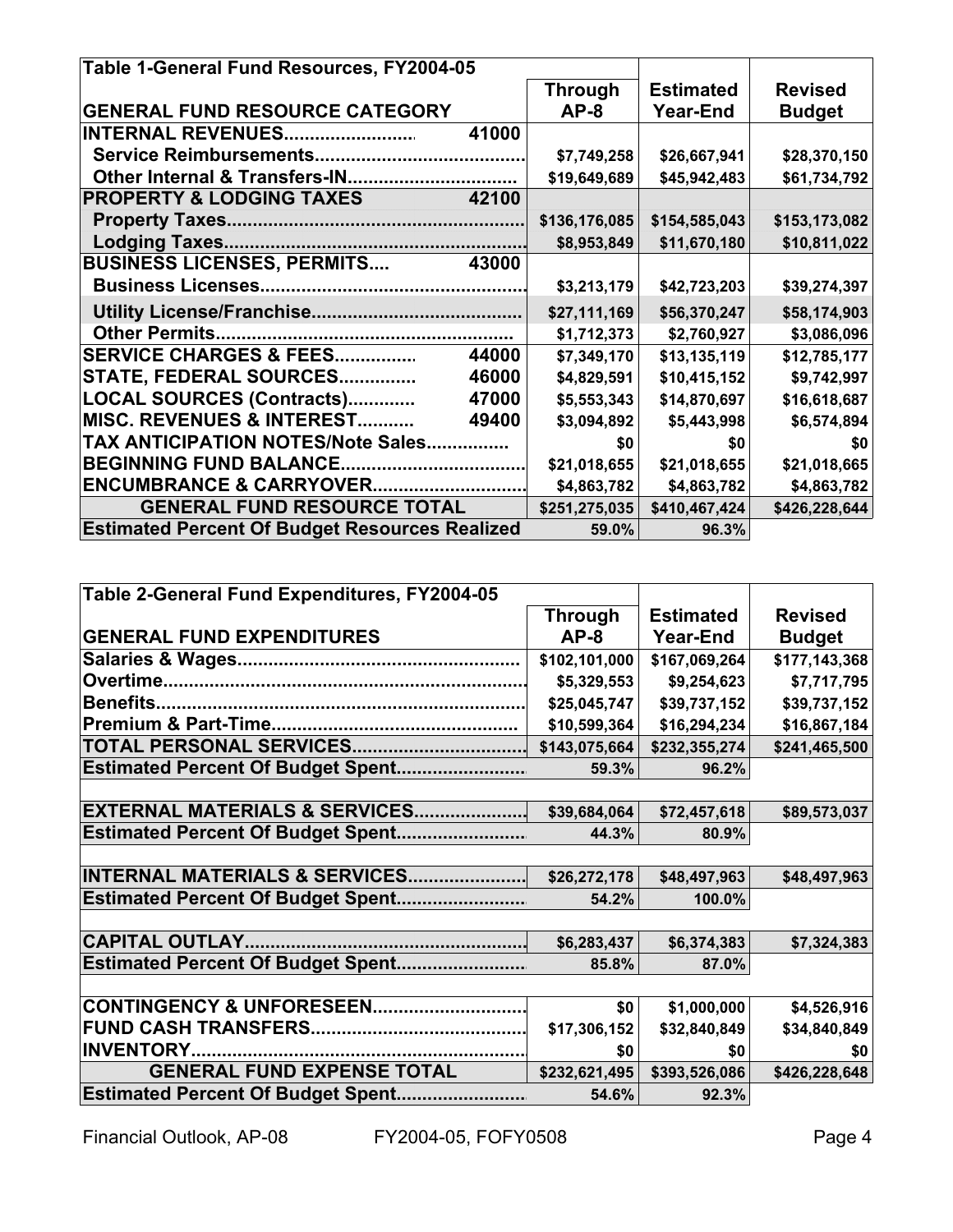| Table 3-General Fund Expenditures By Appropriation Unit, FY2004-05 |       |                |                  |                |              |  |
|--------------------------------------------------------------------|-------|----------------|------------------|----------------|--------------|--|
| <b>Percent Of Year Gone</b>                                        | 61.5% |                |                  |                |              |  |
| Percent Year Left                                                  | 38.5% | <b>Through</b> | <b>Estimated</b> | <b>Revised</b> | Percent      |  |
| <b>AU Description</b>                                              | AU#   | $AP-8$         | <b>Year-End</b>  | <b>Budget</b>  | <b>Spent</b> |  |
| Police Bureau                                                      | 100   | \$80,760,416   | \$134,014,404    | \$141,815,179  | 56.9%        |  |
| <b>Fire Bureau</b>                                                 | 124   | \$46,558,014   | \$74,709,993     | \$76,635,897   | 60.8%        |  |
| Bureau Of Parks                                                    | 130   | \$26,733,671   | \$47,186,335     | \$48,764,495   | 54.8%        |  |
| <b>Subtotal-Public Safety and Parks</b>                            |       | \$154,052,101  | \$255,910,732    | \$267,215,570  | 57.7%        |  |
| <b>Commissioner #2 (Sten)</b>                                      | 190   | \$386,577      | <b>NA</b>        | \$644,337      | 60.0%        |  |
| <b>Commissioner #4 (Leonard)</b>                                   | 191   | \$350,759      | <b>NA</b>        | \$640,112      | 54.8%        |  |
| <b>Commissioner #3 (Saltzman)</b>                                  | 192   | \$360,741      | <b>NA</b>        | \$714,292      | 50.5%        |  |
| <b>Commissioner #1 (Adams)</b>                                     | 193   | \$409,336      | <b>NA</b>        | \$646,080      | 63.4%        |  |
| <b>Office Of The Mayor</b>                                         | 195   | \$894,065      | <b>NA</b>        | \$1,406,043    | 63.6%        |  |
| <b>Operating Contingency</b>                                       | 298   | \$6            | \$500,000        | \$2,526,916    | <b>NA</b>    |  |
| <b>Unforeseen Revenues</b>                                         | 298   | \$0            | \$500,000        | \$2,000,000    | <b>NA</b>    |  |
| <b>Other Cash Transfers</b>                                        | 299   | \$17,306,152   | \$32,840,849     | \$34,840,849   | 49.7%        |  |
| Office of Cable Com                                                | 300   | \$980,184      | <b>NA</b>        | \$1,882,644    | 52.1%        |  |
| P.O.E.M                                                            | 110   | \$5,775,739    | <b>NA</b>        | \$10,889,584   | 53.0%        |  |
| Office-Sus. Develop                                                | 302   | \$984,869      | <b>NA</b>        | \$3,828,245    | 25.7%        |  |
| <b>Government Relations</b>                                        | 303   | \$384,495      | <b>NA</b>        | \$774,555      | 49.6%        |  |
| Office Of Man. & Fin                                               | 307   | \$14,231,303   | <b>NA</b>        | \$24,748,872   | 57.5%        |  |
| <b>Office Of City Attorney</b>                                     | 312   | \$3,199,700    | <b>NA</b>        | \$5,652,781    | 56.6%        |  |
| <b>Business Licenses</b>                                           | 316   | \$3,378,550    | <b>NA</b>        | \$9,394,390    | 36.0%        |  |
| <b>Unused Line</b>                                                 |       | \$0            | <b>NA</b>        | \$0            | <b>NA</b>    |  |
| Stock Account                                                      | 325   | (\$31,100)     | <b>NA</b>        | \$25,000       | $-124.4%$    |  |
| City Auditor                                                       | 336   | \$4,032,383    | <b>NA</b>        | \$7,241,018    | 55.7%        |  |
|                                                                    |       | \$0            | <b>NA</b>        | \$0            | <b>NA</b>    |  |
| Office Neigh. Involve                                              | 342   | \$4,237,484    | <b>NA</b>        | \$7,185,812    | 59.0%        |  |
| <b>OMF Special Projects</b>                                        | 381   | \$2,502,419    | <b>NA</b>        | \$4,914,189    | <b>NA</b>    |  |
| <b>Unused Line</b>                                                 |       | \$0            | <b>NA</b>        | \$0            | <b>NA</b>    |  |
| <b>Special Appropriations</b>                                      | 401   | \$5,802,104    | <b>NA</b>        | \$12,251,747   | 47.4%        |  |
| <b>Bureau Of Planning</b>                                          | 510   | \$3,795,357    | <b>NA</b>        | \$6,769,542    | 56.1%        |  |
| <b>Bureau Com. Develop</b>                                         | 540   | \$9,267,814    | <b>NA</b>        | \$20,036,069   | 46.3%        |  |
| Subtotal-All Other AUs                                             |       | \$78,248,937   | \$136,671,212    | \$159,013,078  | 49.2%        |  |
| <b>General Fund Total-All AUs</b>                                  |       | \$232,301,038  | \$392,581,944    | \$426,228,648  | 54.5%        |  |

#### **Table 4-Revenue and Economic Indicators**

**This table summarizes some basic revenue and economic indicators. The onset of an economic slowdown or financial trouble will be reflected by indicators that climb above the applicable "Concern Level."**

|                                        | FY2004-05   | FY2004-05          |                      |
|----------------------------------------|-------------|--------------------|----------------------|
| <b>Reserve Fund Usage Condition</b>    | 2nd Quarter | <b>1st Quarter</b> | <b>Concern Level</b> |
| <b>Basic Revenue Growth (*)</b>        | 4.6%        | 2.1%               | <b>Below 3.0%</b>    |
| <b>Portland Unemployment Rate</b>      | 6.5%        | 8.4%               | <b>Above 6.5%</b>    |
| <b>Business License Revenue Growth</b> | 8.6%        | $0.4\%$            | <b>Below 5.5%</b>    |
| <b>Property Tax Delinquency Rate</b>   | 5.4%        | 5.4%               | <b>Above 8.0%</b>    |

**(\*) Basic revenues include property taxes, transient lodgings taxes, business licenses, cigarette and liquor tax** 

**distributions, utility license/franchise fees, and interest income revenues, last 12 months compared to year-ago.** Financial Outlook, AP-08 FY2004-05, FOFY0508 Financial Outlook, AP-08

The Financial Outlook is written and produced by D.S. Barden, City Economist, Kourosh Ghaemmaghami, Economist, Bureau of Financial Planning (dbarden@ci.portland.or.us 823-6954 and kmaghami@ci.portland.or.us)--Access the OUTLOOK electronically at: http://www.ci.portland.or.us/